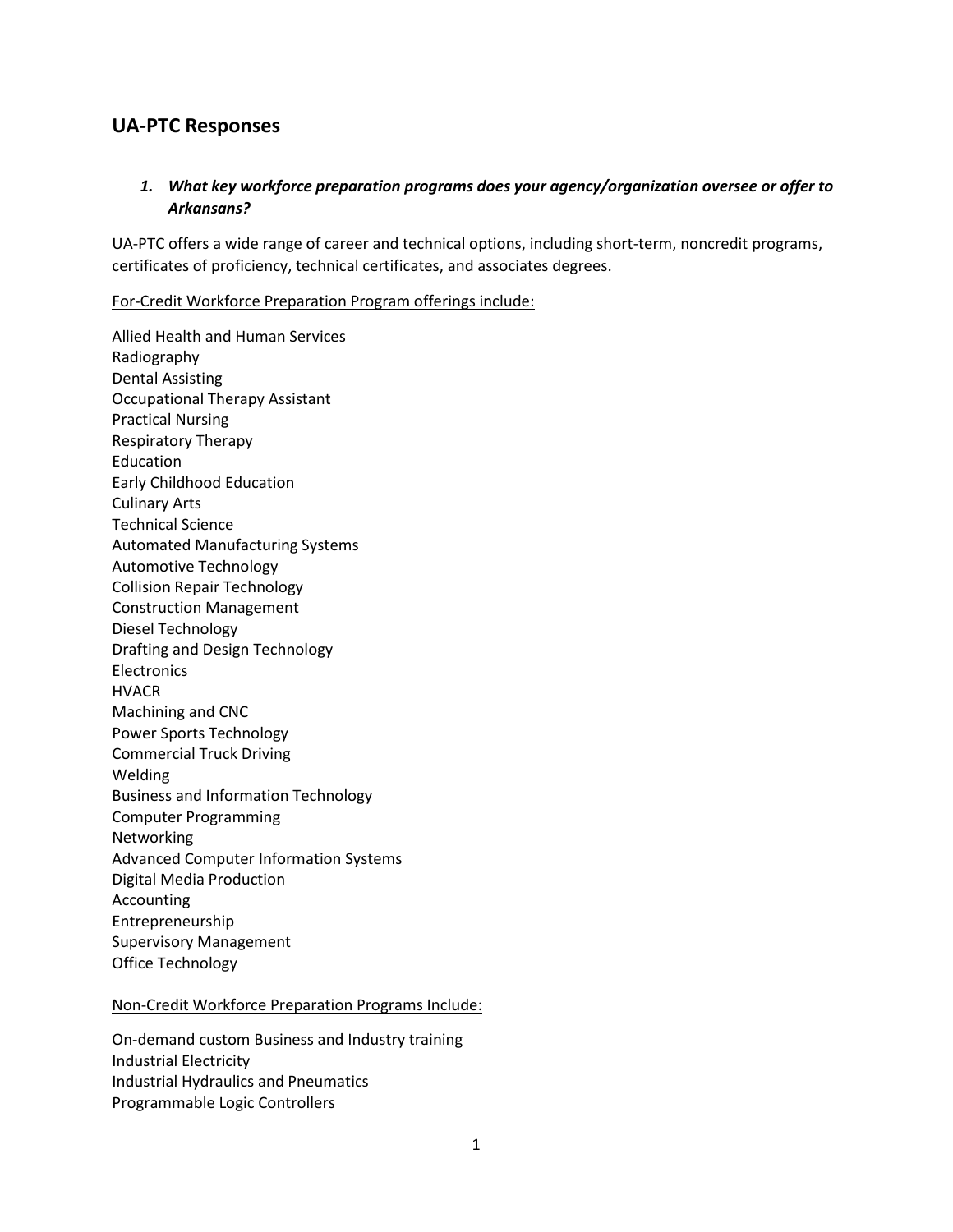Robotics and Automation Mechanical Drive Systems Motor Control Systems OSHA Safety Training Microsoft Office Suite Training Success Skills / Basic Employability Skills Training Emerging Managers Training Commercial Truck Driving

## *2. Examples of High-Impact Programs Developed at UA-PTC:*

#### **a. Workplace Essentials / "Almost Qualified" Talent Identification and Acquisition System:**

Originally created in partnership with Dassault Falcon Jet, this program assists employers to find and train prospective employees (pre-hire) who are retained longer, more productive, and safer than employees hired through traditional recruiting methods. The program has been utilized by multiple companies in sectors including advanced manufacturing, commercial construction, and financial services. The program has been recognized by the Winthrop Rockefeller Foundation, Congressman French Hill, and the Arkansas Department of Career Education as a best-practice in workforce education.

#### **b. Emerging Leaders Development Program:**

This long-term (36 session) incumbent worker development program was developed to serve consortia of "small to medium" employers which struggle to attract mid-level management. It prepares existing employees who have shown commitment to professional growth the skills necessary to become next generation leaders within their respective companies. The consortia are comprised of companies from a variety of sectors.

#### **c. Nationally Recognized Non-Credit Program:**

UA-PTC is a certified training center for the "Manufacturing Skills Standards Council" (MSSC) Certified Production Technician training Program.

#### d. **Re-Entry Programs:**

UA-PTC is partnering with multiple agencies / funding partners to facilitate training for returning citizens.

#### *3. How much State and Federal funding are received for these programs? How many Arkansans are served by the programs?*

UA-PTC students received a total of \$12,087,385 in Pell grant funding (2017-18) for credit programs.

For non-credit, workforce training programs, UA-PTC and its employer partners have successfully accessed ACE / Office of Skills Development grants for a variety of training initiatives since the creation of OSD. Prior to OSD, UA-PTC's employer partners regularly received EWTP funding through AEDC. An approximate total of \$85,000 has been awarded to the College for these critically needed training opportunities from the state and local economic development groups.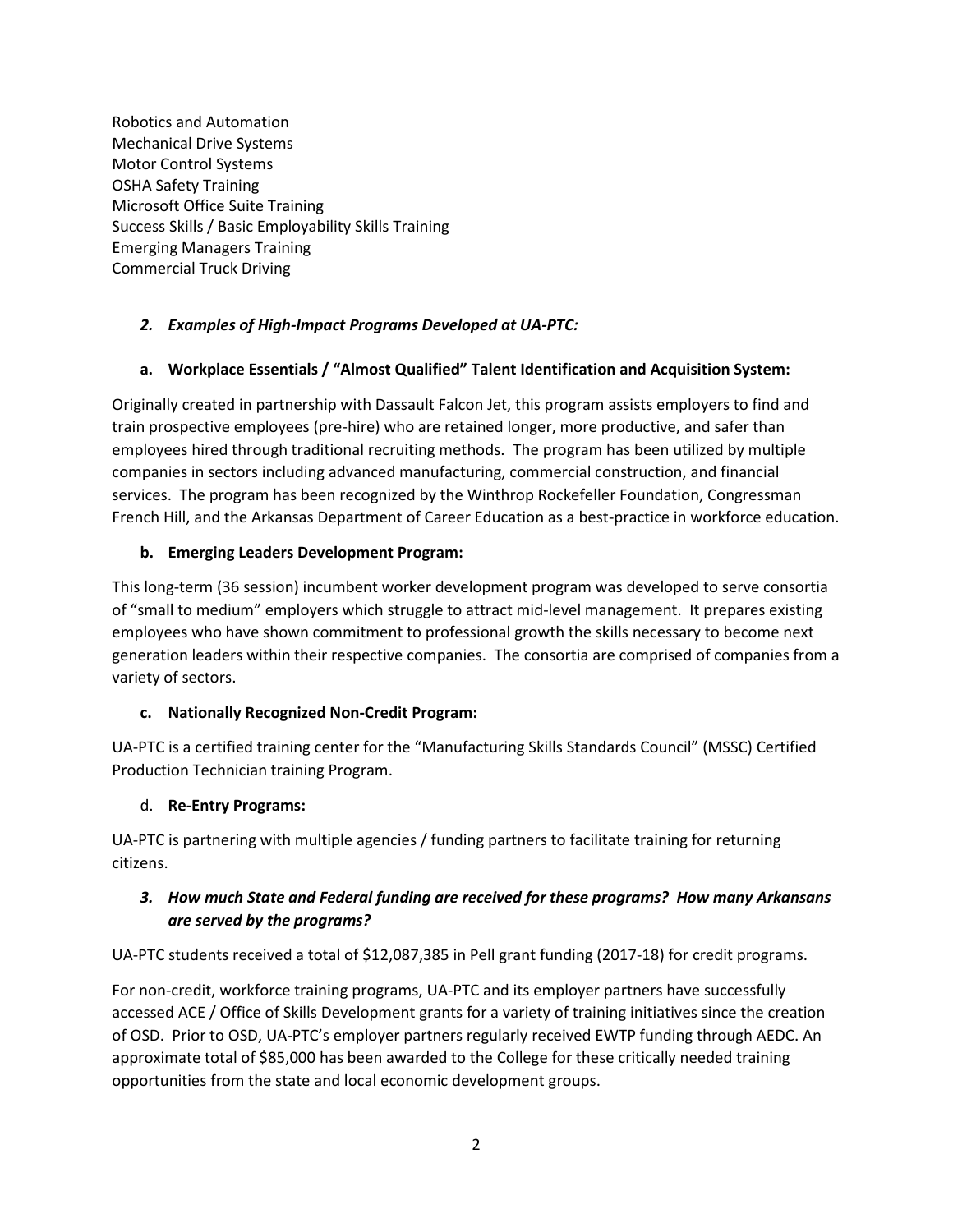## *4. How do these programs address the larger workforce needs of the State? How is this determination made? What data/resources do you rely upon to make informed decisions about program offerings and their success?*

UA-PTC addresses the larger workforce needs of the state by carefully analyzing state and regional labor data. This analysis takes into account State identified needed programs (e.g., ARFutures program list; regional Workforce Board information; and DOL information). That information is then aligned to local need information. For non-credit programs, employer demand drives content and frequency of offerings. Employers, through program advisory committees provide direct and real-time demand information for for-credit programs. Regardless of credit or non-credit programming, the demand information through close collaboration from the State; the greater the Little Rock metro business community; and Chambers of Commerce have proved to be invaluable. Data coupled with strong business relationships are key to successfully meeting future training needs.

## *5. How do you connect with business and industry to understand workforce skill needs, trends, technology, etc.? Are there standing groups that you work with? If so, who, how, and why?*

For non-credit programs, the college partners with state and local agencies including AEDC, ARS, ACE, workforce development boards, metro Chambers of Commerce, and the Metro Little Rock Alliance, etc.

The college also engages in direct marketing to employers of all sizes to determine their staffing and training challenges then offer solutions.

## *6. What additional help can the State provide to offer greater understanding or clarity around its workforce needs? Is there additional data that you could use?*

Access to labor market information for program completers. Being able to track earnings pre- and posttraining, as well as what industry cluster the completer has entered (vs. the training they have received) is essential. Also required is a four-year follow-up that would "see" where the completer is employed four years from the training received. Both data points would allow colleges to know which programs are most impactful for individuals, companies, and the State. The system must also be able to follow completers across state lines. UI wage data and social security numbers are of great assistance when building an effective and valid system.

## *7. What improvements are needed for the State's workforce/education/talent development system? What improvements are needed for the programs you oversee or offer?*

Sustainability of programs is a challenge due to lack of funding for equipment upgrades and enhancements. Meeting employer demand requires constant evaluation and upgrade of equipment/ software to remain current. One-time funds for equipment purchase without future funding for facilities and upgrades leads to obsolescence sooner than necessary.

# *8. What other organizations and/or state agencies do you currently work with to prepare the Arkansas workforce?*

UA-PTC works closely with ADWS and the local Workforce Development Boards in its service area, including Board of Directors representation on the Central and Little Rock Boards. The college is also expanding its presence in the Arkansas Futures and Arkansas Works programs.